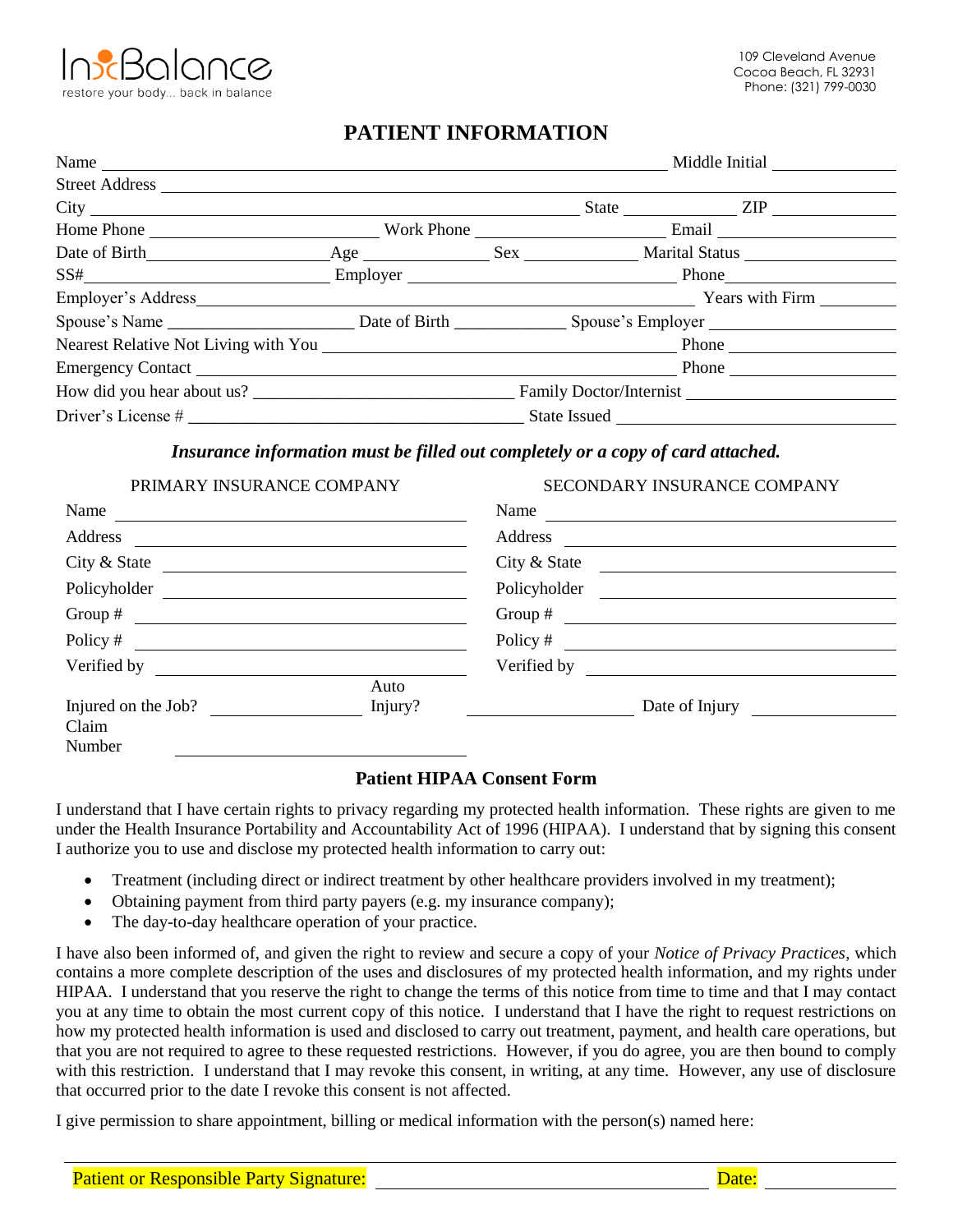

## **PATIENT MEDICAL HISTORY**

| Date of Injury: <u>Date</u> of first doctor visit for this injury:                            |                                           |                |                                                                                                                      |                                           |                |                |
|-----------------------------------------------------------------------------------------------|-------------------------------------------|----------------|----------------------------------------------------------------------------------------------------------------------|-------------------------------------------|----------------|----------------|
|                                                                                               |                                           |                |                                                                                                                      |                                           |                |                |
| Is an attorney involved in this case?                                                         | YES                                       | NO.            |                                                                                                                      |                                           |                |                |
| <b>YES</b><br>Have you had surgery for this injury?                                           |                                           | NO             | Number of surgeries: 1 2                                                                                             |                                           | $\mathbf{3}$   | $\overline{4}$ |
|                                                                                               |                                           |                |                                                                                                                      |                                           |                |                |
|                                                                                               |                                           |                |                                                                                                                      |                                           |                | Date:          |
| Please enter your: HEIGHT WEIGHT WEIGHT AGE                                                   |                                           |                |                                                                                                                      |                                           |                |                |
| Are you currently taking any prescriptions or non-prescription medications? YES               |                                           |                | <b>NO</b>                                                                                                            |                                           |                |                |
|                                                                                               | <b>List Medications</b>                   |                |                                                                                                                      |                                           |                |                |
| Anti-inflammatories<br>$\Box$                                                                 |                                           |                | <u> 1989 - Johann Stein, marwolaethau a bhann an t-Amhain an t-Amhain an t-Amhain an t-Amhain an t-Amhain an t-A</u> |                                           |                |                |
| $\begin{bmatrix} \end{bmatrix}$<br><b>Muscle Relaxes</b>                                      |                                           |                | and the control of the control of the control of the control of the control of the control of the control of the     |                                           |                |                |
| Pain Medications<br>$\begin{bmatrix} \end{bmatrix}$                                           |                                           |                |                                                                                                                      |                                           |                |                |
| Have you had any of the following medical or rehabilitative services for this injury/episode? |                                           |                |                                                                                                                      |                                           |                |                |
|                                                                                               | <b>YES</b>                                | N <sub>O</sub> |                                                                                                                      |                                           | <b>YES</b>     | N <sub>O</sub> |
| Chiropractor                                                                                  |                                           |                | <b>EMG/NCV</b>                                                                                                       |                                           |                |                |
| Neurologist                                                                                   |                                           |                | Myelogram                                                                                                            |                                           |                |                |
| Orthopedist                                                                                   | $\frac{1}{1}$                             |                | <b>Emergency Room Care</b>                                                                                           |                                           | $\frac{1}{2}$  |                |
| <b>General Practitioner</b>                                                                   | $\frac{1}{1}$                             |                | CT Scan                                                                                                              |                                           | $\frac{1}{2}$  |                |
| <b>Occupational Therapy</b>                                                                   |                                           |                | <b>MRI</b>                                                                                                           |                                           |                |                |
| Physical Therapy                                                                              |                                           |                | X-Rays                                                                                                               |                                           |                |                |
| OTHER:                                                                                        |                                           |                |                                                                                                                      |                                           |                |                |
| Do you now have or have you ever had ANY of the following?                                    |                                           |                |                                                                                                                      |                                           |                |                |
|                                                                                               | <b>YES</b>                                | N <sub>O</sub> |                                                                                                                      | <b>YES</b>                                | N <sub>O</sub> |                |
| Asthma, bronchitis, or emphysema                                                              |                                           |                | Severe/frequent headaches                                                                                            |                                           |                |                |
| Shortness of breath/chest pain                                                                | $\frac{1}{1}$<br>$\overline{\phantom{a}}$ | $\frac{1}{1}$  | Vision/hearing difficulties                                                                                          | $\frac{1}{1}$<br>$\overline{\phantom{a}}$ |                |                |
| Coronary heart disease or angina                                                              | $\frac{1}{1}$                             |                | Dizziness or Fainting                                                                                                |                                           |                |                |
| Heart attack or surgery                                                                       | $\frac{1}{1}$                             |                | Weight loss/Energy Loss                                                                                              | $\frac{1}{1}$                             |                |                |
| Do you have a pacemaker?                                                                      |                                           |                | Hernia                                                                                                               |                                           |                |                |
| High blood pressure                                                                           |                                           |                | Allergies                                                                                                            |                                           |                |                |
| Stroke/ITA                                                                                    |                                           |                | Any joint/muscle pain                                                                                                |                                           |                |                |
| Blood clot/emboli                                                                             |                                           |                | Joint Replacement                                                                                                    |                                           |                |                |
| Epilepsy/seizures                                                                             |                                           |                | Shoulder injury/surgery                                                                                              |                                           |                |                |
| Anemia                                                                                        |                                           |                | Elbow/hand injury/surgery                                                                                            |                                           |                |                |
| Infectious disease                                                                            |                                           |                | Neck/back injury/surgery                                                                                             |                                           |                |                |
| <b>Diabetes</b>                                                                               |                                           |                | Knee injury/surgery                                                                                                  |                                           |                |                |
| Cancer or chemotherapy/radiation<br>Arthritis/swollen joints                                  |                                           |                | Leg/ankle injury/surgery<br>Are you pregnant?                                                                        |                                           |                |                |
| Osteoporosis                                                                                  |                                           |                | Do you smoke?                                                                                                        |                                           |                |                |
| Sleeping problems/difficulties                                                                |                                           |                | Difficulty/Frequent urinating                                                                                        |                                           |                |                |
| <b>Thyroid Condition</b>                                                                      |                                           |                | Night Pain                                                                                                           |                                           |                |                |
| they information that would cooker in your cores                                              |                                           |                |                                                                                                                      |                                           |                |                |

List any other information that would assist us in your care:

| Are you aware of your diagnosis?               |  | NC |  |
|------------------------------------------------|--|----|--|
| <b>Patient or Responsible Party Signature:</b> |  |    |  |

*I have reviewed this information with the patient.*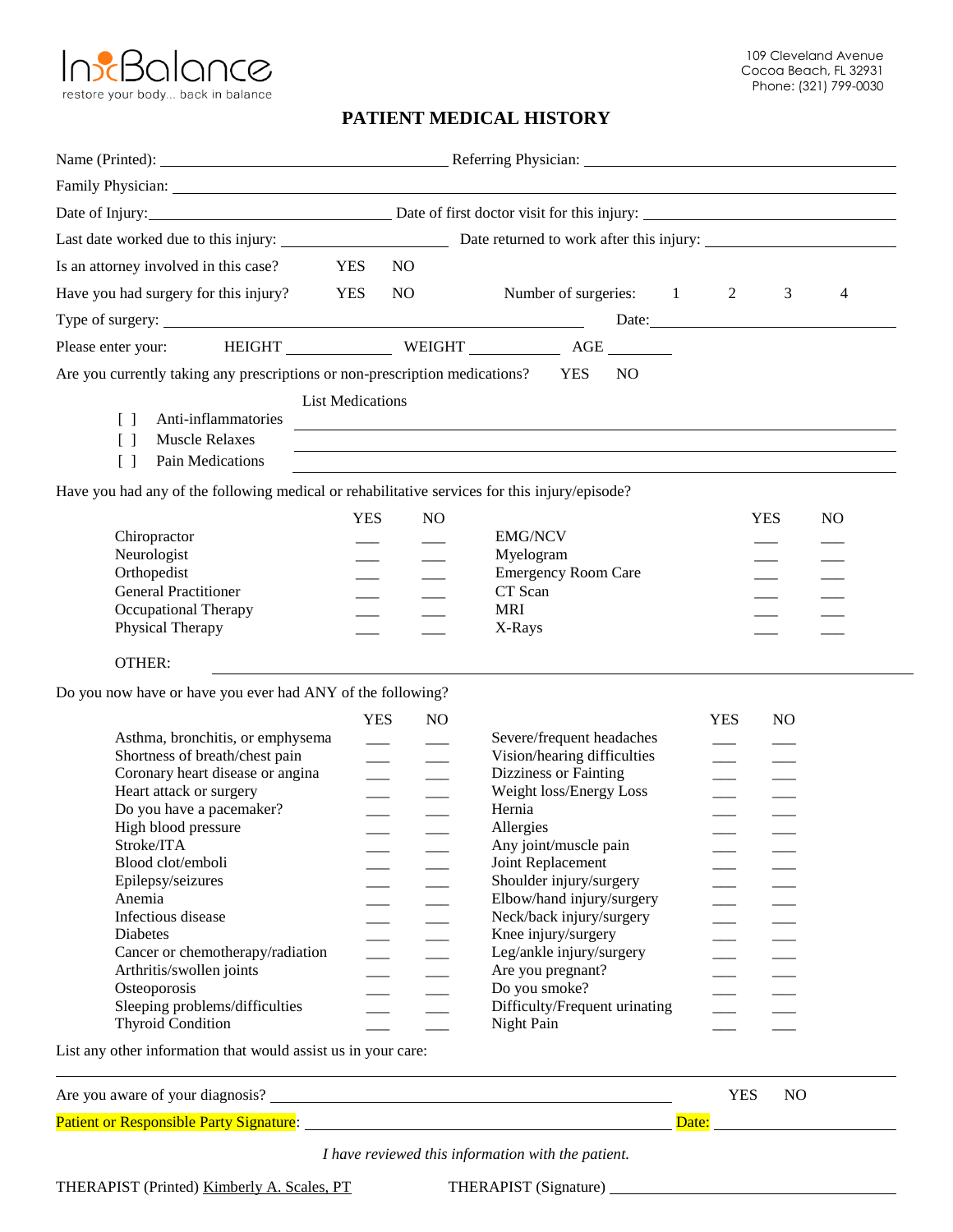

# **Consent for Care and Treatment**

| I, the undersigned, do hereby agree and give my consent for In Balance Rehab to furnish the medical care and treatment |                                   |
|------------------------------------------------------------------------------------------------------------------------|-----------------------------------|
| considered necessary and proper in assessing or treating                                                               | 's physical and mental condition. |
|                                                                                                                        |                                   |

#### Patient/Guardian \_\_\_\_\_\_\_\_\_\_\_\_\_\_\_\_\_\_\_\_\_\_\_\_\_\_\_\_\_\_\_\_\_\_\_\_\_\_\_\_\_\_\_\_\_\_\_\_\_\_\_\_\_ Date: \_\_\_\_\_\_\_\_\_\_\_\_\_\_\_\_\_

## **Benefit Assignment/Release of Information**

I hereby assign all medical benefits to include major medical benefits to which I am entitle, including that from Medicare, Medicaid, private insurance and third part payers to In Balance Rehab. A photocopy of this assignment is to be considered as valid as the original. I hereby authorized said assignee to release all information necessary, including Medical Records, to secure payment.

Patient/Guardian \_\_\_\_\_\_\_\_\_\_\_\_\_\_\_\_\_\_\_\_\_\_\_\_\_\_\_\_\_\_\_\_\_\_\_\_\_\_\_\_\_\_\_\_\_\_\_\_\_\_\_\_\_ Date: \_\_\_\_\_\_\_\_\_\_\_\_\_\_\_\_\_

# **Financial Policy Statement**

In Balance Rehab will bill your insurance carrier solely as a courtesy to you. You are responsible for the entire bill when the services are rendered. We require that arrangements for payment of your estimated share be made today. If your insurance carrier does not remit payment within 60 days, the balance will be due in full from you. In the event that your insurance company requests a refund of payments made, you will be responsible for the amount of money refunded to your insurance company. In the event your insurance company establishes an internal *usual and customary fee schedule*, you will be responsible for the difference remaining.

If your insurance company makes any payments directly to you for services rendered by us, you recognize an obligation to promptly remit same to In Balance Rehab.

The above does not apply for those claims considered under Worker's Compensation. However, be advised that if you claim W/C benefits and are subsequently denied such benefits, you may be held responsible for the usual amount of charges for services rendered to you.

I understand and agree that if I fail to make any of the payments for which I am responsible in a timely manner, I will be responsible for all costs of collecting monies owed to In Balance Rehab, including court costs, collection agency fees and attorney fees.

**Estimated Insurance Benefits**: \_\_\_\_\_\_\_\_\_\_\_\_\_\_\_\_\_\_\_\_\_\_\_\_\_\_\_\_\_\_\_\_\_\_\_\_\_\_\_\_\_\_\_\_\_\_\_\_\_\_\_\_\_\_\_\_\_\_\_\_\_\_\_\_\_\_\_\_\_\_\_\_

# **Estimated Patient Payment**: \_\_\_\_\_\_\_\_\_\_\_\_\_\_\_\_\_\_\_\_\_\_\_\_\_\_\_\_\_\_\_\_\_\_\_\_\_\_\_\_\_\_\_\_\_\_\_\_\_\_\_\_\_\_\_\_\_\_\_\_\_\_\_\_\_\_\_\_\_\_\_\_\_

**Note:** Estimated coverage information is provided as a courtesy to our patients, but is not intended to release them from total responsibility for their account balance.

The above information has been read and explained to me. I UNDERSTAND MY RESPONSIBILITY FOR THE PAYMENT OF MY ACCOUNT.

Patient/Guardian/Responsible Party signature

In Balance Rehab Representative/Witness Date